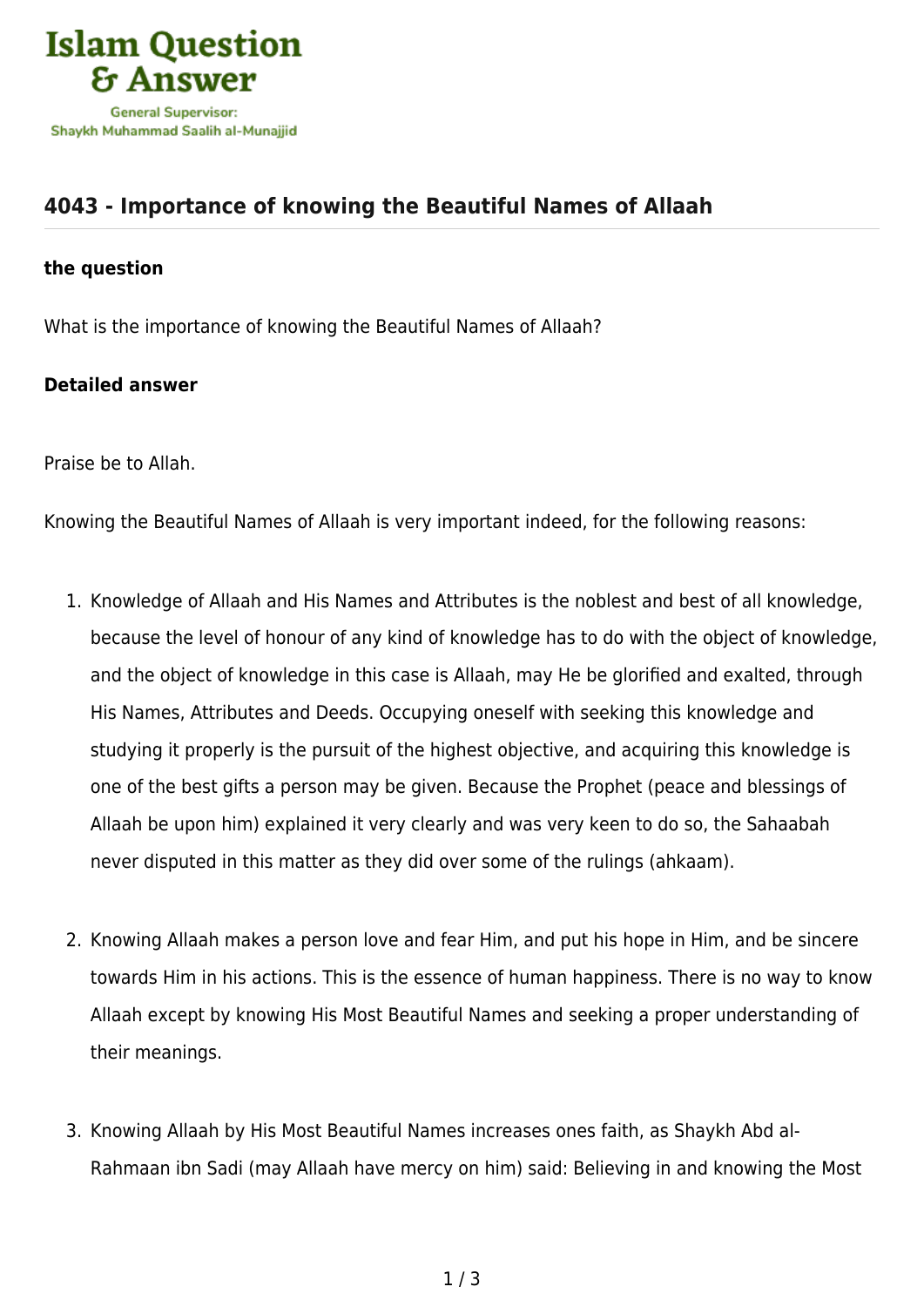

Beautiful Names of Allaah includes the three types of Tawheed: Tawheed al-Ruboobiyyah (Unity of Divine Lordship), Tawheed al-Uloohiyyah (Unity of the Divine Nature) and Tawheed al-Asma wal-Sifaat (Unity of the Divine Names and Attributes). These three types of Tawheed form the essence and joy of faith (the word translated here as joy implies peace and relief from stress), and this knowledge is the basis and purpose of faith. The more a person learns about the Names and Attributes of Allaah, the more his faith increases and the stronger his conviction becomes.

(Al-Tawdeeh wal-Bayaan li Shajarat al-Eemaan by al-Sadi, p. 41).

Allaah created His creatures to know Him and worship Him. This is what is expected from them and what they are required to do, because as Ibn al-Qayyim (may Allaah have mercy on him) said: The key to the call of the Messengers, the essence of their Message, is knowing Allaah through His Names and Attributes and Deeds, because this is the foundation on which the rest of the Message, from beginning to end, is built.

(Al-Sawaaiq al-Mursalah ala al-Jahamiyyah wal-Muattilah by Ibn al-Qayyim, 1/150-151). So when a person occupies himself with learning about Allaah, he is doing what he was created for, but if he ignores the matter, he is neglecting what he was created for. The meaning of faith is not merely to utter words without knowing Allaah, because true faith in Allaah means that the slave knows the Lord in Whom he believes, and he makes the effort to learn about Allaah through His Names and Attributes. The more he learns about his Lord, the more he increases in faith.

Knowledge of the Names of Allaah is the basis for all other knowledge, as Ibn al-Qayyim (may Allaah have mercy on him) said: Knowledge of the Most Beautiful Names of Allaah is the basis of all other kinds of knowledge, for the objects of all these other branches of knowledge were either created or commanded by Him (the various branches of knowledge either deal with objects created by Him or with the laws and guidance revealed by Him). The reason for creation and